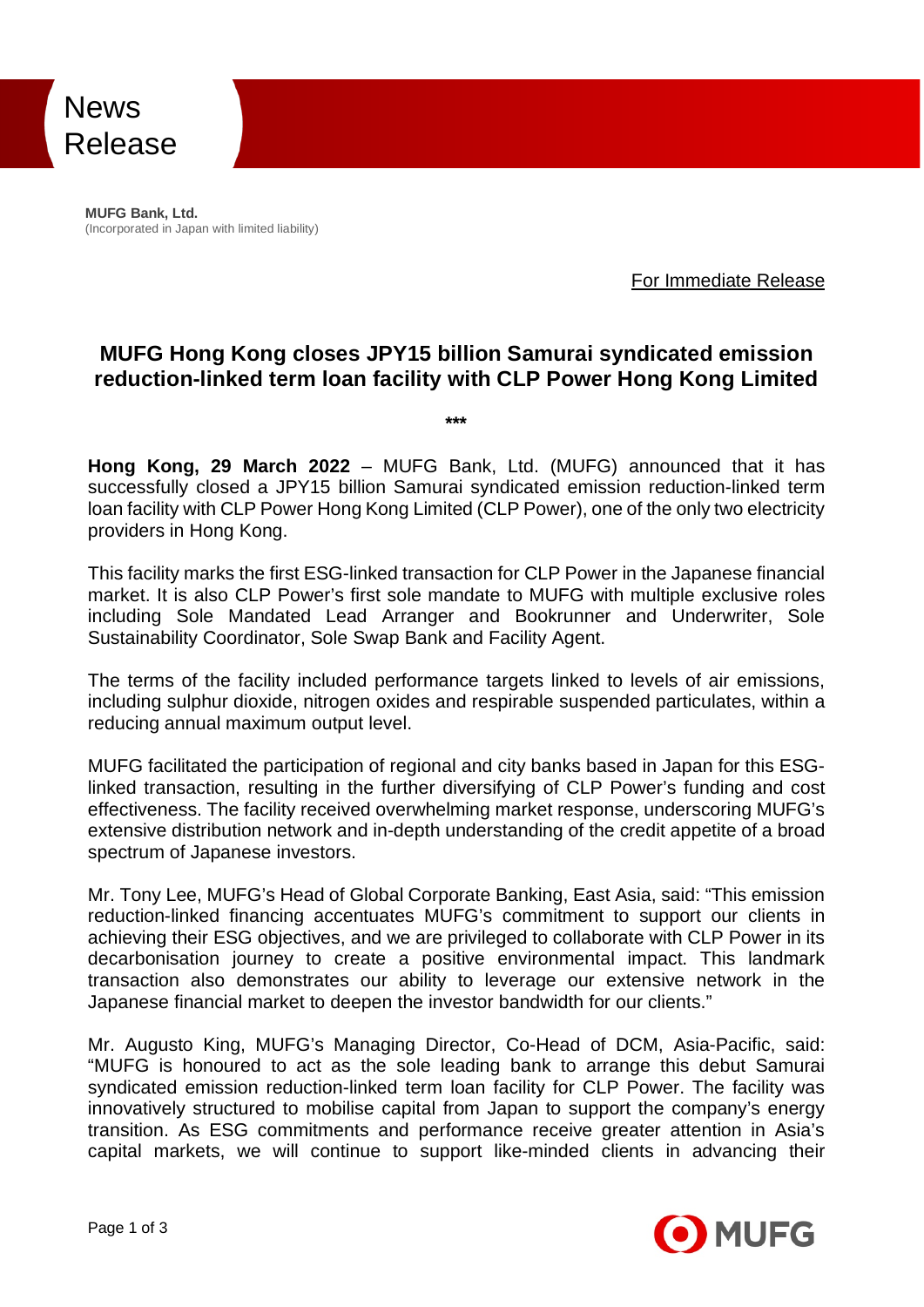

sustainability priorities with tailored solutions leveraging our global coverage network and capabilities."

Mr Nicolas Tissot, Chief Financial Officer of CLP Holdings Limited, said, "We are definitely seeing a growing interest in sustainable financing from investors and banks as a result of a sharper consideration of ESG factors, alongside financial factors, in their investment decision-making process. This is absolutely in line with CLP's commitment to work with our key stakeholders, including capital providers, to carry out more socially-responsible, sustainable financing to support our decarbonisation investments as part of our Climate Vision 2050."

Mr T K Chiang, Managing Director of CLP Power Hong Kong Limited said, "CLP Power has been actively supporting the Hong Kong Government's goals to achieve carbon neutrality by 2050. As we continue to decarbonise our portfolio of generation assets and evolve our business model to support our customers to improve energy efficiency, we are glad to see more capital flow being channelled into sustainable financing to fund our decarbonisation plans."

- END -

## **About MUFG**

Mitsubishi UFJ Financial Group, Inc. (MUFG) is one of the world's leading financial groups. Headquartered in Tokyo and with over 360 years of history, MUFG has a global network with approximately 2,500 locations in more than 50 markets. The Group has about 170,000 employees and offers services including commercial banking, trust banking, securities, credit cards, consumer finance, asset management, and leasing.

The Group aims to "be the world's most trusted financial group" through close collaboration among our operating companies and flexibly respond to all of the financial needs of our customers, serving society, and fostering shared and sustainable growth for a better world. MUFG's shares trade on the Tokyo, Nagoya, and New York stock exchanges.

MUFG Bank, Ltd. is Japan's premier bank, with a global network spanning more than 50 markets. Outside of Japan, the bank offers an extensive scope of commercial and investment banking products and services to businesses, governments and individuals worldwide.

In Asia, MUFG has a presence across 20 markets – Australia, Bangladesh, Cambodia, China, Hong Kong, Indonesia, India, South Korea, Laos, Malaysia, Mongolia, Myanmar, New Zealand, Pakistan, Philippines, Singapore, Sri Lanka, Taiwan, Thailand and Vietnam.

It has also formed strategic partnerships with some of the most prominent banks in Southeast Asia, further augmenting its unrivalled network across the region – VietinBank